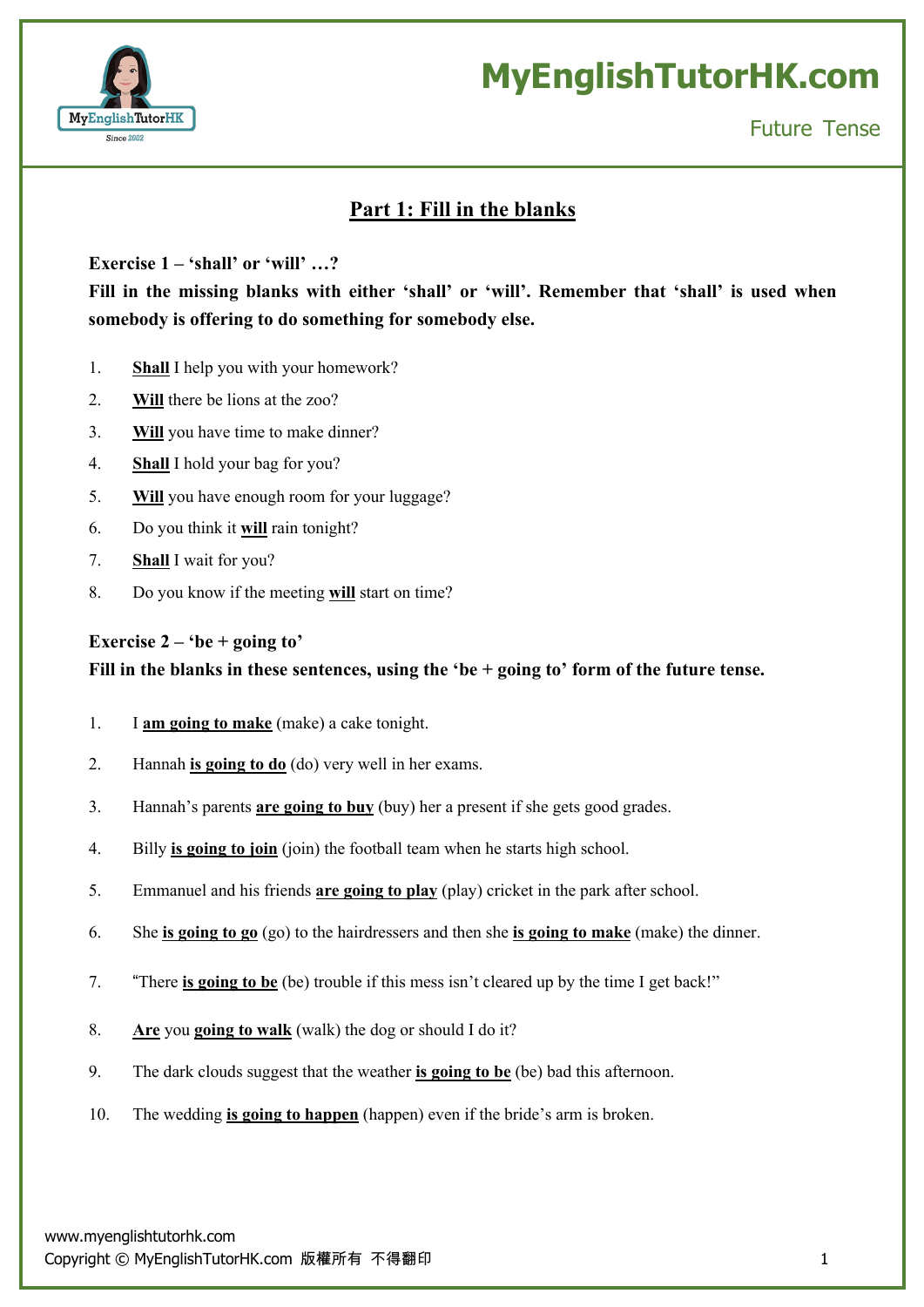

### **Exercise 3 - Fill in the missing blanks with the correct future tense using the answers from the box below.**

| feed     | bake | be       | give |     |  |
|----------|------|----------|------|-----|--|
| remember | burn | practise |      | get |  |

- 1. **Shall I get** you some water?
- 2. 'What are you doing tomorrow, Pauline?' 'I **am going to bake** a pie for my family.'
- 3. Matyas feels sure that he **will remember** his Grandmother's smile for the rest of his life.
- 4. **Shall I feed** the cat while you are away?
- 5. 'How are you going to make sure the dance is good enough?'

'I **am going to practice** for an hour every day.'

- 6. After baking his cake for 20 minutes, Curtis must turn the oven down or the cake **will burn**.
- 7. **Are/Will** there **going to be/be** balloons at the party?
- 8. If you get all of the answers correct, I **will give** you a prize.

### Exercise 4 - Fill in the missing blanks by choosing the right verb from the box below and writing **it in the correct form of the future tense. Question 7 has been completed for you.**

| see   | answer                                                                                                               | give be |            |  |
|-------|----------------------------------------------------------------------------------------------------------------------|---------|------------|--|
| laugh | <b>Example 12 September 12 September 12 September 12 September 12 September 12 September 12 September 12 Septemb</b> |         | <b>put</b> |  |

- 1. **Are/Will** you **going to be/be** angry if I make a mistake?
- 2. **Shall I water** the plants while you are on holiday?
- 3. If I buy some binoculars before I go on safari, I **will see** the animals in more detail.
- 4. **Am/will** I **going to get/get** some pocket money this week?
- 5. **Shall I put** the washing machine on?
- 6. The nurse said that if the injection hurts my arm, she **will give** me a lollipop.
- 7. **Will you laugh** if I tell a joke?
- 8. **Shall I answer** the door?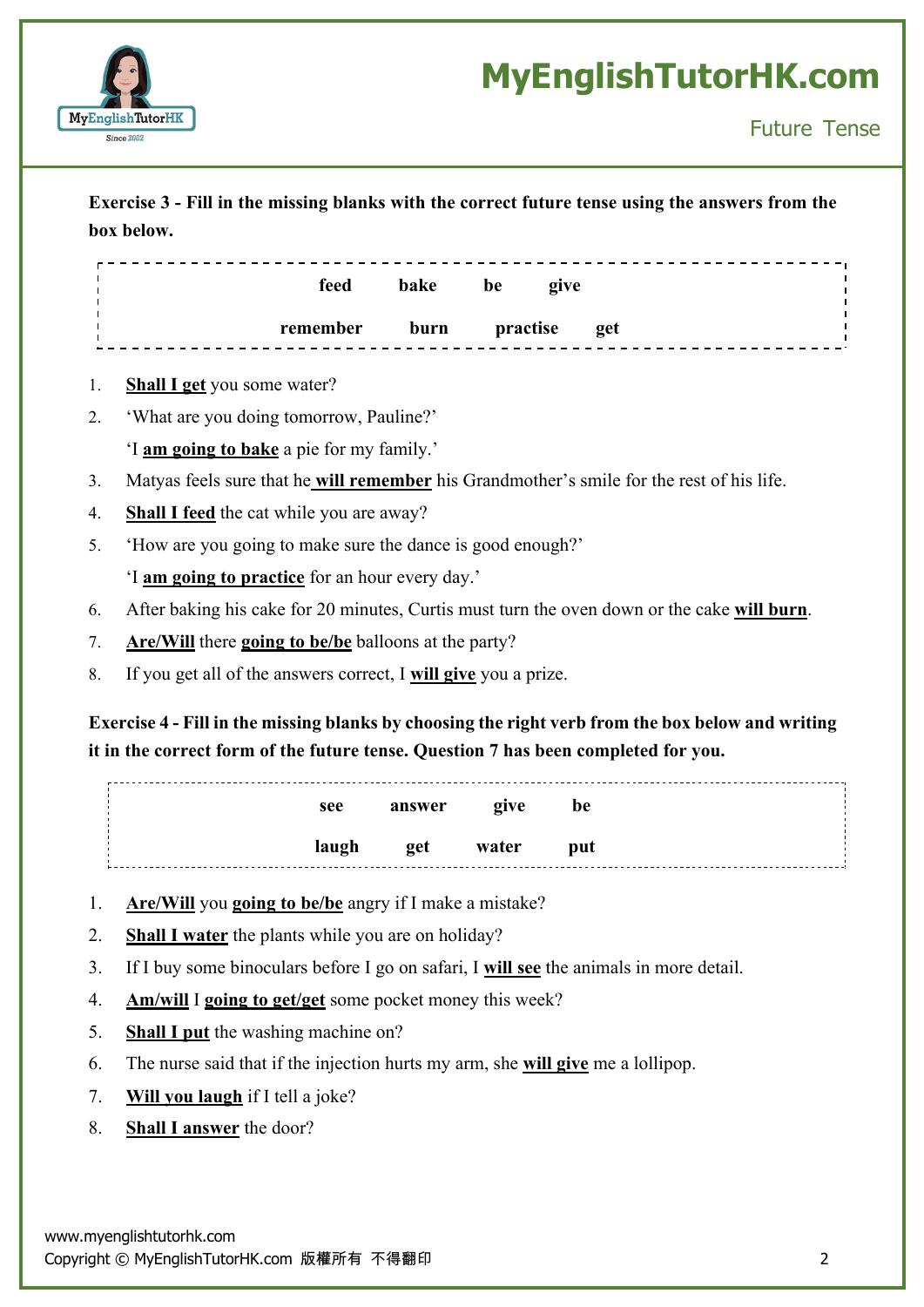

### **Part 2: Passages**

#### **Exercise 5 - Fill in the blanks with the correct future form of the verb in brackets.**

I am looking forward to Tuesday's school trip to the science museum. It 1) **is going to be/will be** (be) a wonderful day. The museum sounds really interesting. I asked my teacher if the museum 2) **will have** (have) a display about different parts of the body for my biology project. She said there might not be a display but the museum staff 3) **will be** (be) to give me lots of advice and extra information.

Tuesday 5) **is going to be/will be** (be) a busy day. The teacher says that the coach 6) **will leave** (leave) school at 8am, even if some of the students are late and get left behind! We are supposed to arrive back at 7pm but my mum says the traffic 7) **will be** (be) bad so it could be later. This trip is the first trip this year but we 7) **are going to go** (go) on three more trips this term. I am hoping that it 8) **will be** (be) an exciting term!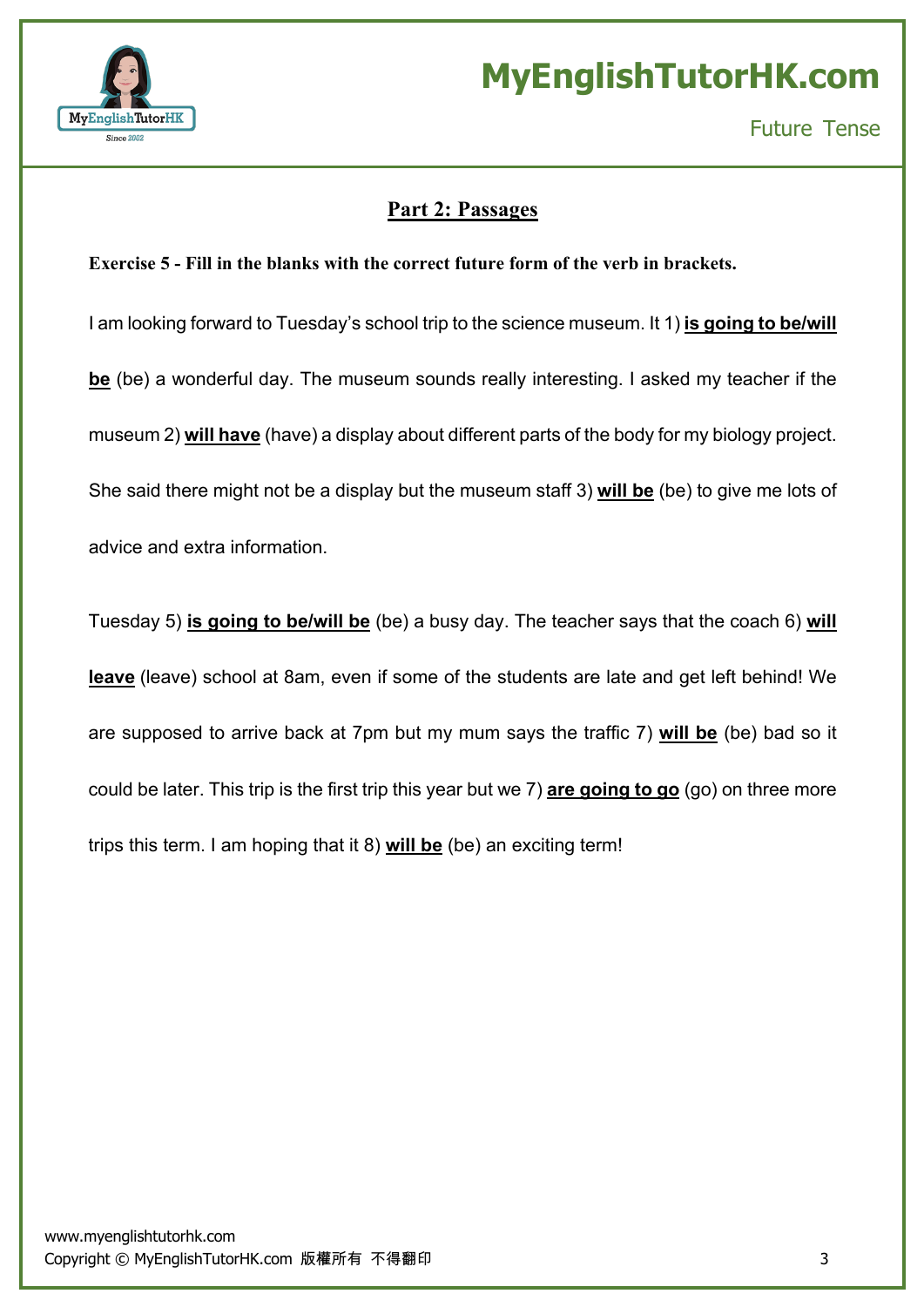

**Exercise 6 - Fill in the blanks in this message conversation using the answers from the box below.**

| see go | be           |
|--------|--------------|
|        | go give pick |

*Hiya. Are you 1) going to go to the party on*

*Friday? I hope so!*

I 2) **will go** if you are going!

*Yes, I 3) will be there.*

*4) Shall I give you a lift?*

That would be great!

What time 5) **will you pick** me up?

*How about 8pm?*

Sounds good!

I 6) **will see** you then!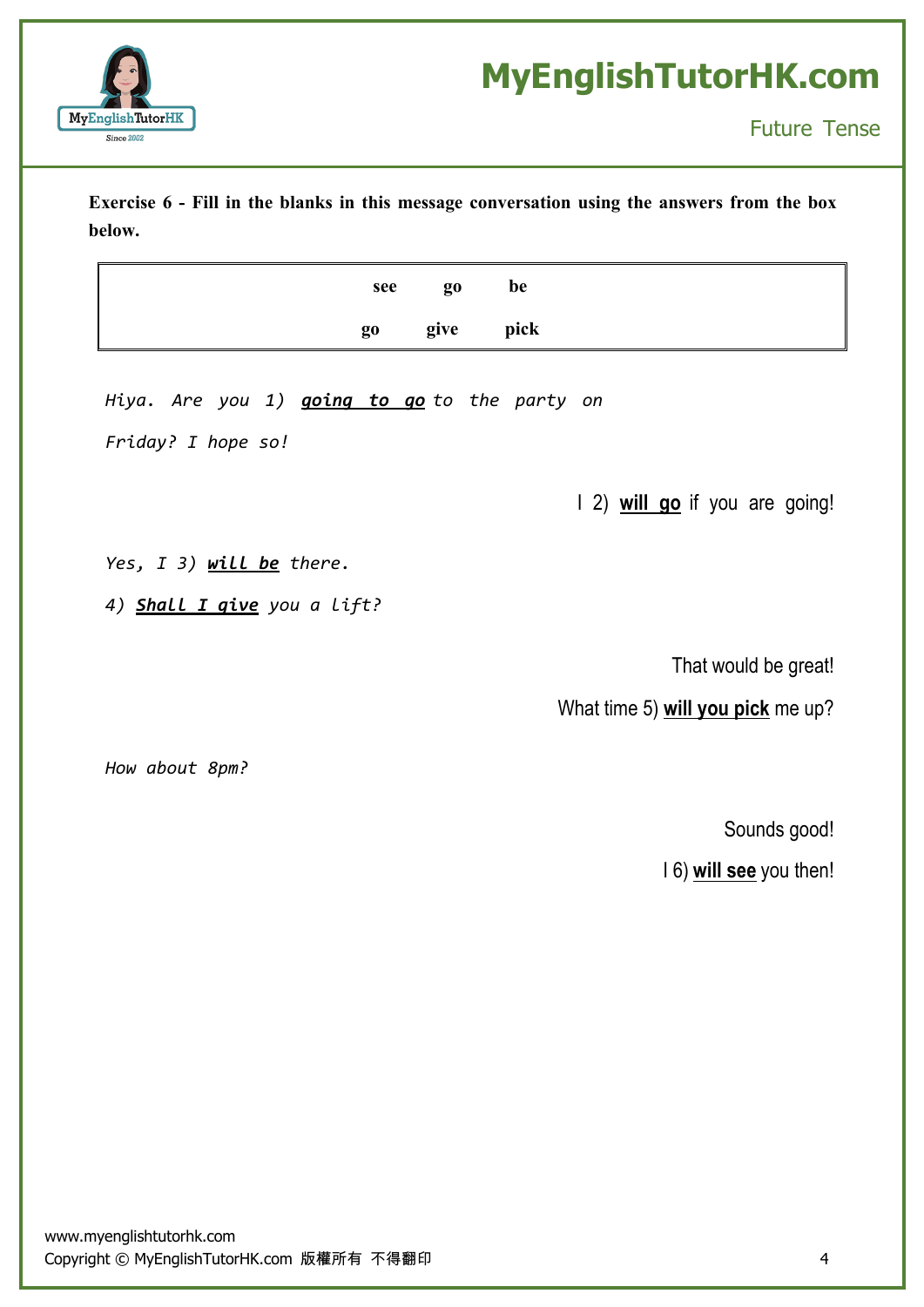

Exercise 7 - Fill in the blanks by choosing a verb from the list below and writing it in the correct **future form.**

|           | bake | add  | mix | create |
|-----------|------|------|-----|--------|
| rathaw e. | keep | feel | rub | make   |

I am going to bake a cake. The recipe says that I should use self-raising flour, but I think that plain flour 1) **will keep** the cakes flat so that I can layer them. I 2) **am going to make / will make** cakes in two separate tins and then sandwich them together with icing to create one large cake. First, I will break the eggs and whisk them together. Then, I 3) **will rub** together the flour and the butter. After that, I 4) **will add** the sugar and the egg mixture. I 5) **will mix** all of the ingredients together and then pour the mixture into the cake tins. The recipe says the cakes should be baked at 200 degrees but I think a lower temperature 6) **will create** a nicer texture. The cake is for a charity bake-sale at school so I want it to be perfect. On Tuesday, I 7) **am going to bake / will bake** a practice cake so that I 8) **will feel** more confident when I bake the real one.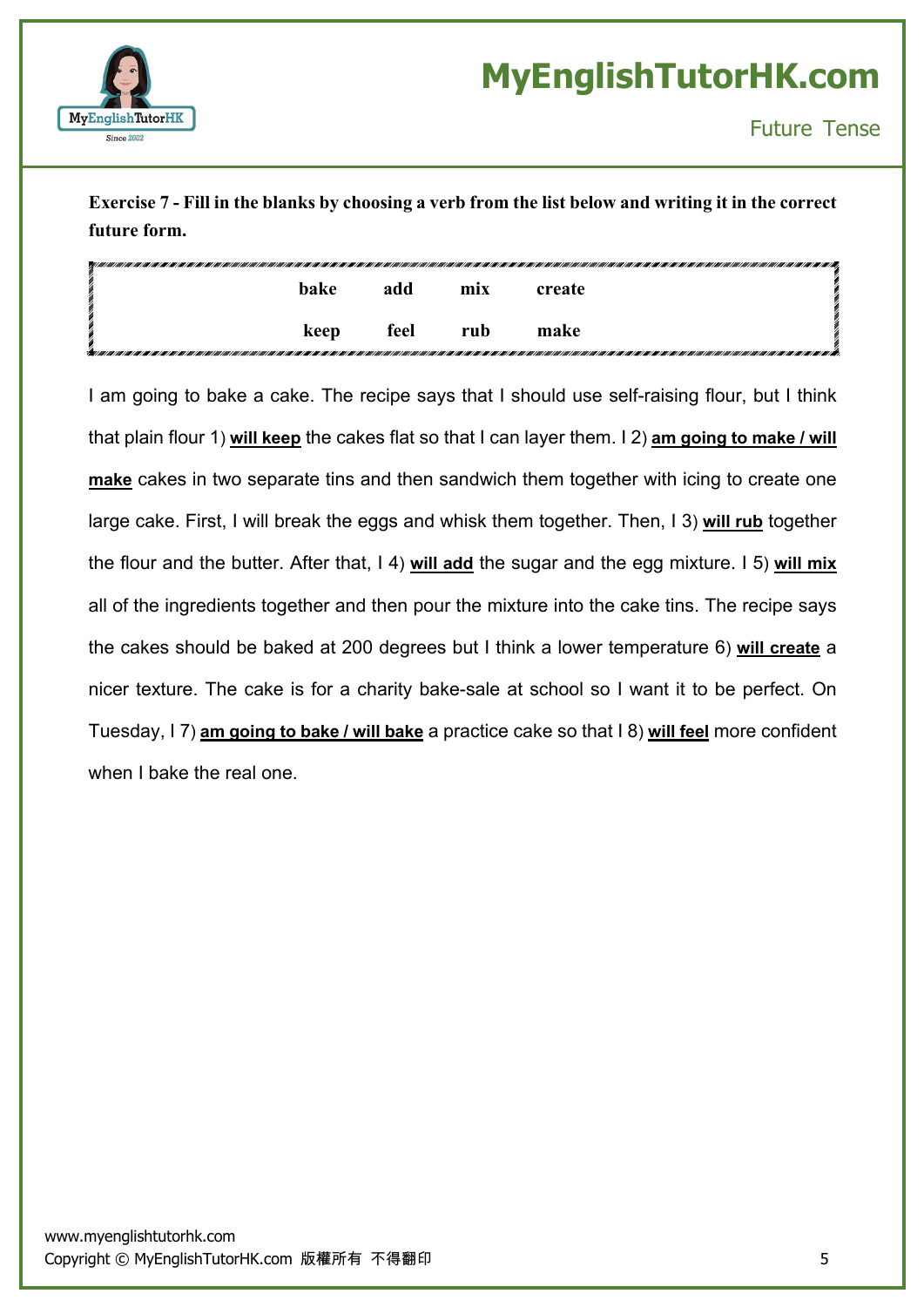

### **Part 3: Proofreading**

**Exercise 8 – Proofread the following sentences. Correct them, add a missing word, remove an extra** word or give a  $\checkmark$  if they are in the right form.

| 1)  | Harry <b>shall</b> always love films.                  | will                   |
|-----|--------------------------------------------------------|------------------------|
| 2)  | I am <b>go</b> to count to ten.                        | going                  |
| 3)  | Will I fix your bike for you?                          | shall                  |
| 4)  | I will going if you are going $\triangle$ go.          | to                     |
| 5)  | I will never be good at sports.                        | $\sqrt{}$              |
| 6)  | Dennis is <b>go</b> to bake with his Mum.              | going                  |
| 7)  | Shall I doing the washing up?                          | do                     |
| 8)  | Everyone will find the race very tiring.               | $\sqrt{}$              |
| 9)  | Nobody is going to leave until the room is tidy.       | $\sqrt{}$              |
| 10) | Shall I to do the ironing?                             | $\boldsymbol{t\theta}$ |
| 11) | Mark and Sarah will both <b>being</b> there.           | be                     |
| 12) | Next week, we $\triangle$ going to learn about rivers. | are                    |
| 13) | He will to be famous one day.                          | is going               |
| 14) | Georgia is going <b>cleaning</b> her bedroom.          | to clean               |
| 15) | Technology <b>go</b> to change the world.              | is going               |
| 16) | Pandas shall die out if we don't protect them.         | will                   |
| 17) | You will never <b>succeeding</b> unless you practice.  | succeed                |
| 18) | I am going to go home at 8pm.                          | $\sqrt{}$              |
| 19) | Celebrities shall never lead normal lives.             | will                   |
| 20) | We are going $\triangle$ find a cure for cancer.       | to                     |

www.myenglishtutorhk.com

Copyright © MyEnglishTutorHK.com 版權所有 不得翻印 6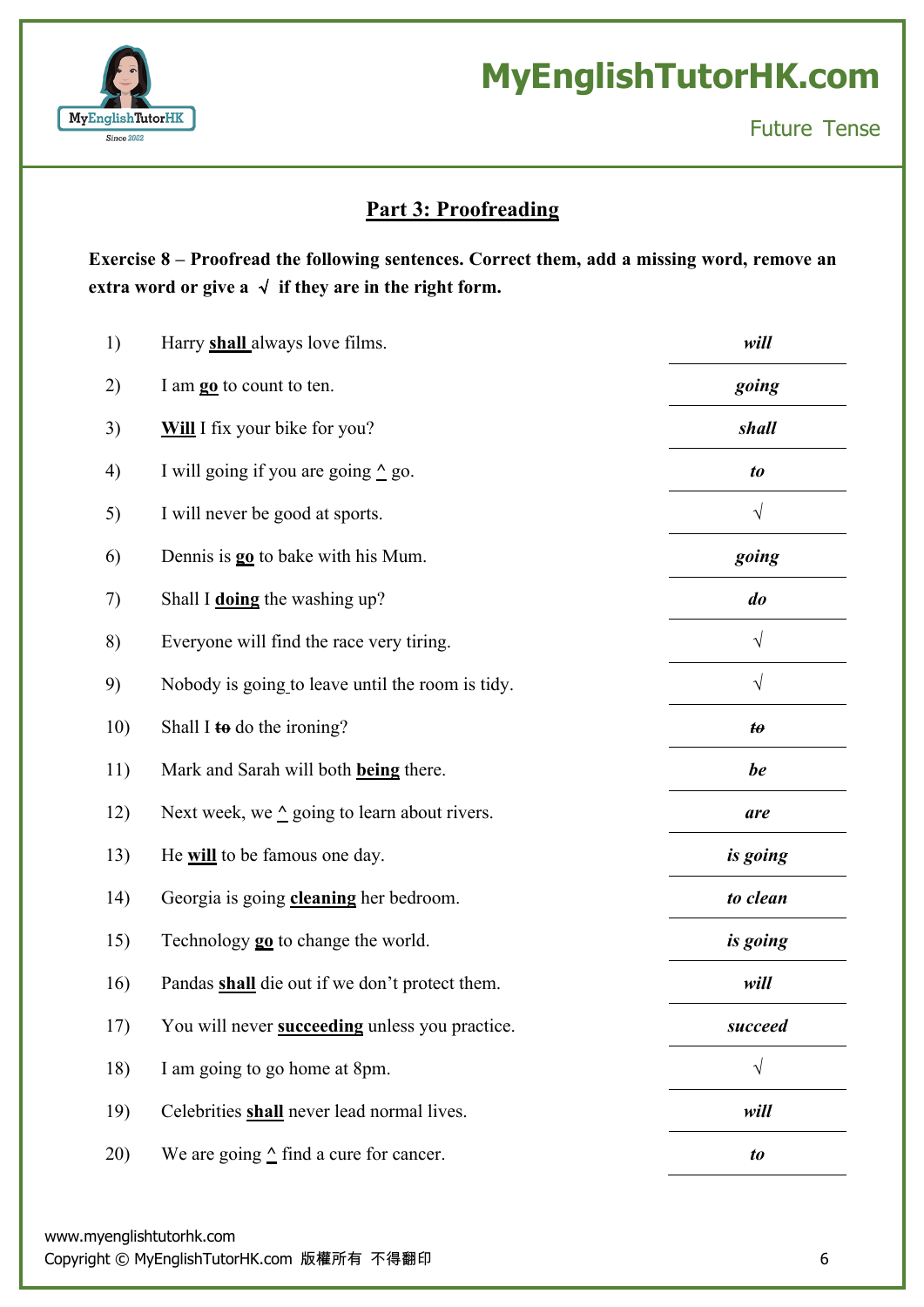

### **Exercise 9 – Proofread the following sentences. Correct them, add a missing word, remove an extra word** or give  $a \sqrt{f}$  **if** they are in the right form.

| 1)  | I $\triangle$ going to see grandma tomorrow.     | am                |
|-----|--------------------------------------------------|-------------------|
| 2)  | Yes, I <b>going</b> be at the party.             | will              |
| 3)  | Shall I making a cake?                           | make              |
| 4)  | Is there going $\triangle$ be a DJ at the party? | to                |
| 5)  | I will never <b>been</b> her friend.             | be                |
| 6)  | Shall I to help you pack the car?                | $\boldsymbol{to}$ |
| 7)  | Are you <b>go</b> to apologise to him?           | going             |
| 8)  | There will to be plenty of food.                 | is going          |
| 9)  | Ben is going to find Abigail.                    | $\sqrt{}$         |
| 10) | <b>Will</b> I pick Karen up from school?         | shall             |